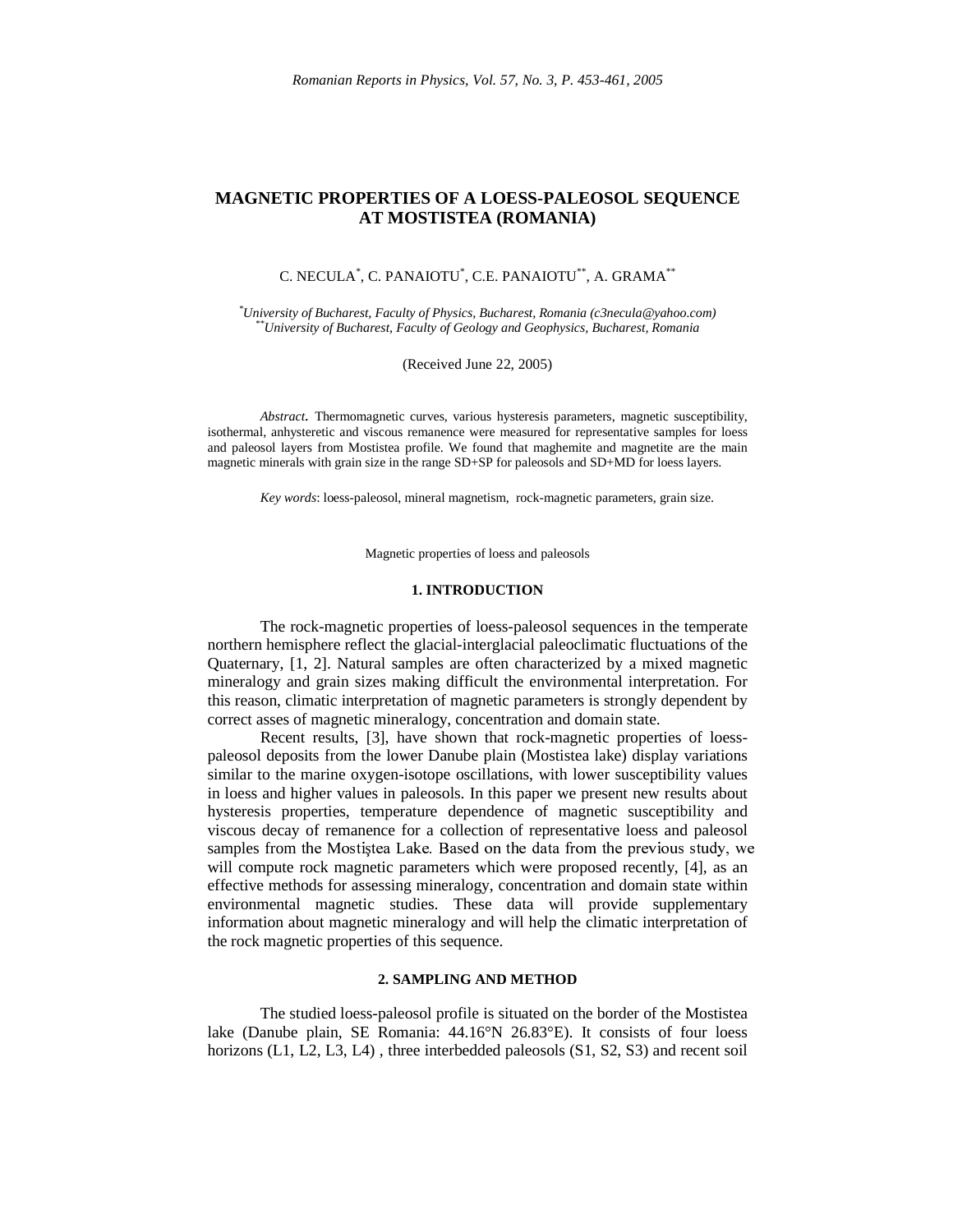(S0). According to [3] each paleosol correspond to an interglacial cycle and even marine isotope stage (MIS): S1 – MIS5, S2 – MIS7, S3 – MIS9 and S4 – MIS11. Each loess layer corresponds to a glacial cycle and odd MIS: L1 – MIS2-4, L2 – MIS6, L3 – MIS8 and L4 – MIS10. Sampling was carried out on non-oriented cores.

In the laboratory, all the measurements were performed on bulk material. At the Palaeomagnetism Laboratory of the Tuebingen University, for several samples representative for main loess and paleosol layers, we measured hysteresis parameters (saturation magnetization, Ms, saturation remanence, Mrs, coercivity,  $H_c$ coercivity of remanence,  $H_{cr}$ ) and termomagnetic curves. Hysteresis parameters were measured using a Princeton Measurements Corp. Model 2900 MicroMag Alternating Gradient Magnetometer (AGM) in a maximum field of 0.5 T. The temperature-dependent susceptibility curves were measured in air using a KLY-3 Kappabridge with a CS3 high-temperature device. At the Paleomagnetic Laboratory of the Bucharest University, isothermal remanent magnetization (IRM) acquisition and demagnetization was performed on 44 samples using a Magnon International pulse magnetizer up to a maximum field of 2 T. Hcr, coercivity of remanence, was determined using DC demagnetization. Some of these samples were also thermal demagnetized to identify the carrier of the remanence. Then several parameters were computed for these samples: S300 = -IRM(-0.3)/IRM(2T),  $S100 = - IRM(-0.1)/IRM(2T), H_{cr}$ . Selected samples from main loess and paleosols layers were used for time dependent IRM measurements [5]. They were subjected to 2 T in the pulse magnetizer and the IRM was measured after 10s and remeasured after 2000s in the null magnetic field of the magnetometer. The viscous decay coefficient, normalized to SIRM (saturation IRM at 2 T) was computed for each sample. In all these experiments the remanence was measured with a JR5 magnetometer.

The previous study [3] provided detailed curves for the variation of several rock-magnetic properties along the 21 m loess – paleosol sequence from the Mostistea lake: low field magnetic susceptibility  $\chi$ ), frequency dependence of ?4? 61:<@A%BACA&@%7EDGFH9IJLKNMPORQ!SHTQ!S<U<VW2XZY [\YX]%^\_[2Y`aQ SY!S"Xb`Qc"SYXZ]%dQX]%e-SgfhiMbOjIkmlnQWYH on these data we have computed several grain-size-dependent parameters: IRM $\chi$ ,  ${}_{\rm I}$ K ${}_{\rm I}$ v ${}_{\rm I}$ z ${}_{\rm ARM}$ ,  ${}_{\rm ARM}/{}_{\rm A}$ .

## **3. RESULTS AND DISCUSSIONS**

#### **3.1 Magnetic mineralogy**

Information about magnetic mineralogy was obtained mainly from S300 parameter and temperature dependence of magnetic susceptibility [6]. Magnetic mineralogy is dominated by low coercivity minerals,  $S<sub>300</sub>$  factor ranged between 0.85-0.95 (Fig. 1).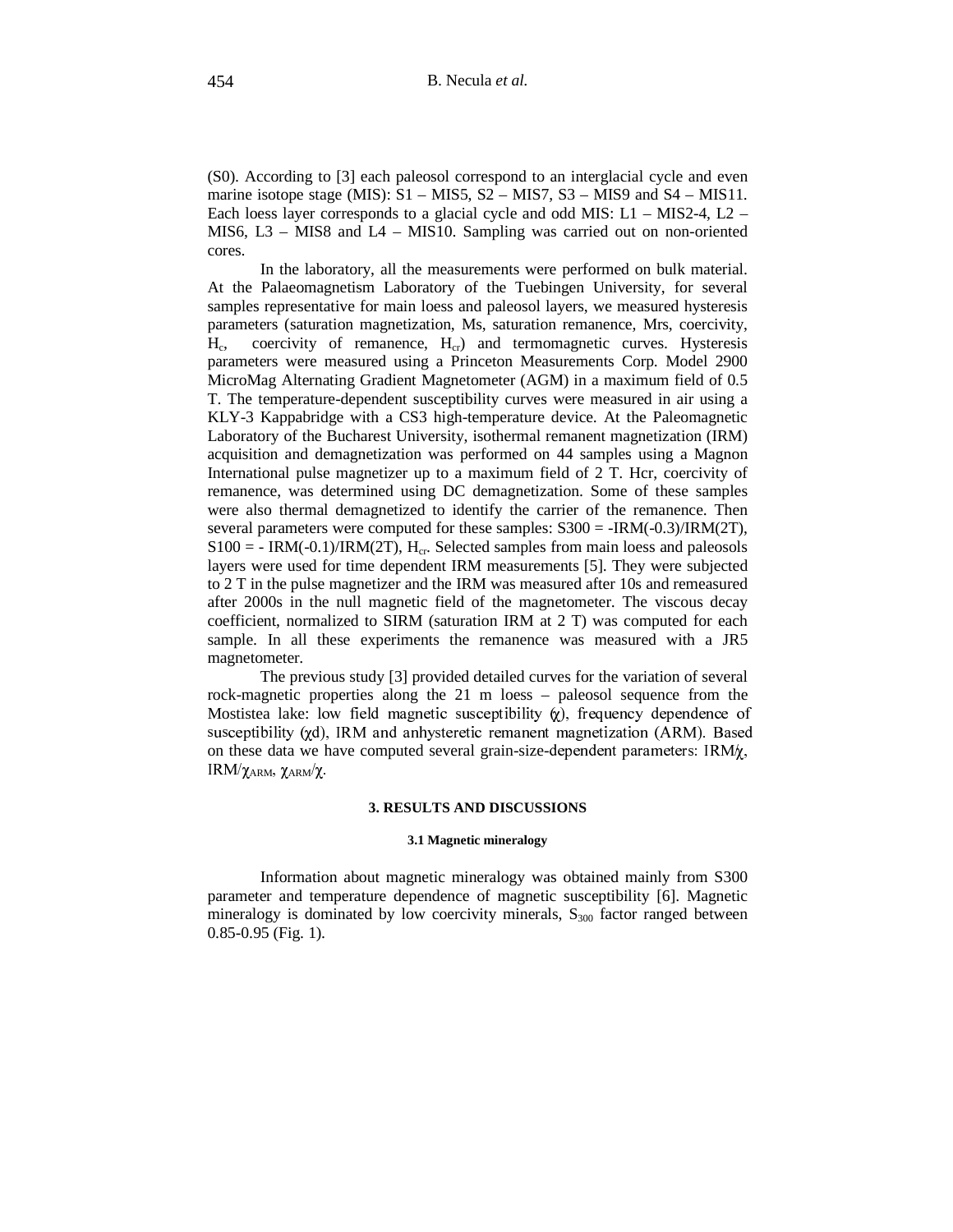

Fig.1- S300 ratio (=IRM<sub>-300mT</sub>/IRM<sub>2T</sub>) versus low field magnetic susceptibility.

This factor is smaller in loess that in paleosol layers. This behavior probably suggests that high-coercivity components (hematite) make some contributions to - 
- "!#\$%&'()\*+,)-.-%/\*0+1-2!)3546-/78'#9 Identification of low coercivity minerals is based on temperature – dependence of susceptibility (Fig. 2).

Loess samples both from L1 and L3 are characterized by flat curves up to 300-400°C following a decrease (more or less sharp) till 580°C (the Curie temperature of magnetite). Only minor indication of the presence of hematite in some samples can be inferred from heating curve above 600°C. Sample from recent soil S0 (chernozomic type) show a decrease of the susceptibility from 275- 300°C to 450°C. This decrease could be due to the decomposition of maghemite and production of hematite during thermal treatment [7, 8]. The susceptibility – temperature curve displays a rapid increase in slope after 450°C and a marked peak occurs at about 510-530°C. This behavior can be interpreted as arising from the Hopkinson effect in single-domain magnetite just below its Curie point and/or as a result of the reduction of low-susceptibility hematite to high-susceptibility magnetite [9].

The final sharp drop off indicate magnetite as the final product. Result obtained from paleosol S1 is similar to that from S0, but the amplitude of the peak around 510-530°C is considerable reduce.

Specimens collected from the brown forest paleosol S3 show an initial increase of susceptibility up to around 250°C. Following this temperature step, the susceptibility decrease slowly toward the Curie temperature of magnetite. Again this behavior can be interpreted as an indication of magnetite as the main magnetic mineral in the paleosol S3. The cooling curves are much higher than the heating curves both for loess and paleosols. The significantly enhanced susceptibility after thermal treatment is generally attributed to the transformation of iron-containing silicates/clays to a new ferrimagnetic mineral phase during heating [9].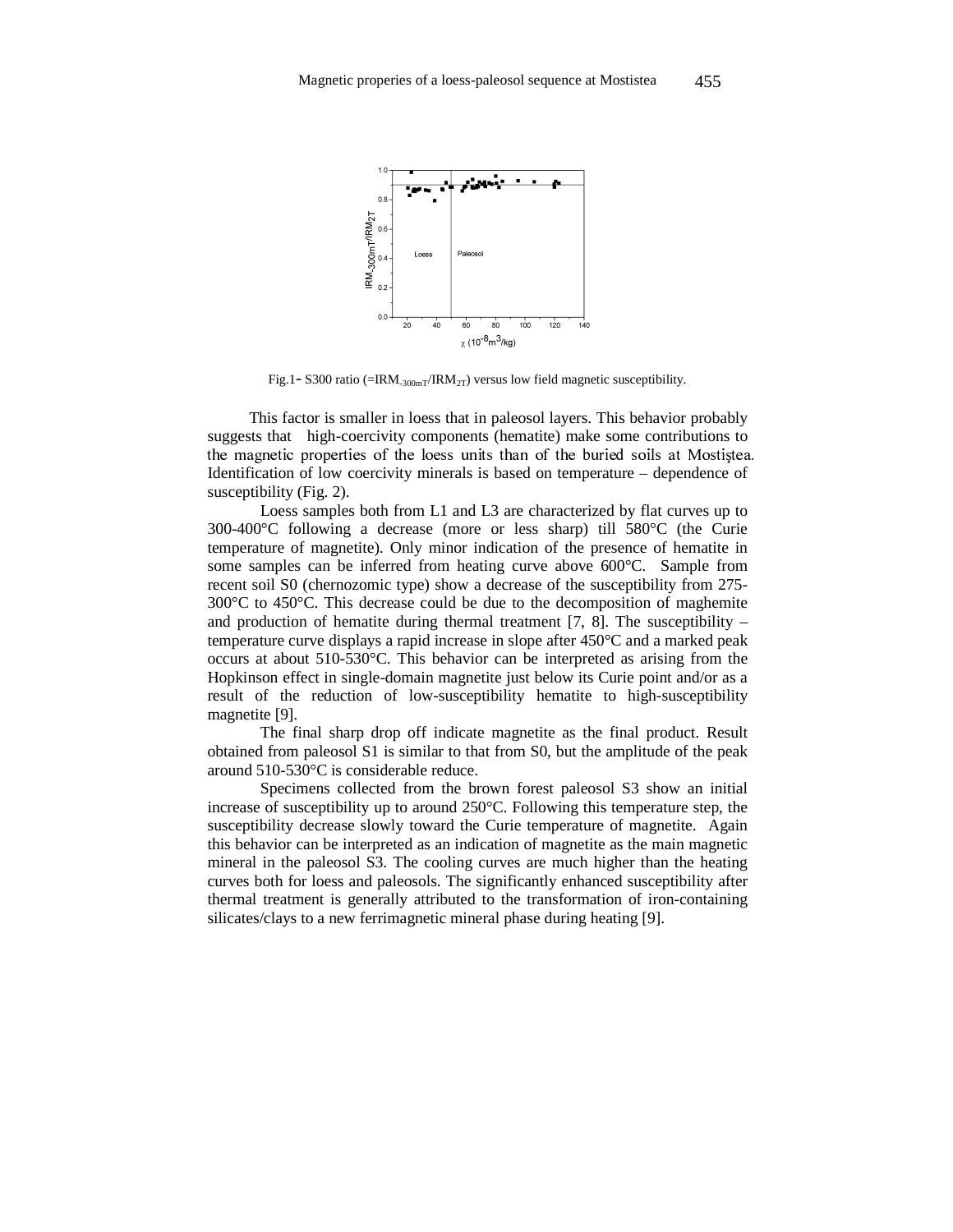

Fig. 2 - (a) Variation of magnetic susceptibility with the increasing temperature for three representative samples from paleosols layers; (b) Variation of magnetic susceptibility with the increasing temperature for two representative samples from loess layers.

#### **3.2 Domain state**

Clue about the presence of SP fraction in paleosols comes mainly from time dependent IRM measurements and from frequency dependent susceptibility [5]. The viscous decay coefficient,  $S_d$  normalized to SIRM versus frequency dependent susceptibility,  $\chi_{fd}$ , is plotted in Fig. 3. Paleosols present a viscous decay of remanence after 900s that is one order of magnitude greater then those of loess horizons. Both parameters show that all paleosols are enriched in superparamagnetic crystals.

The Day plot  $(M_{rs}/M_s$  versus  $H_{cr}/H_c$ ) is widely used to classify the domain states of samples in rock-magnetism (Fig. 4). We have followed the new theoretical curves for MD, SD, PSD and SP states calculated by [10]. Paleosol data from Mostistea cluster close to SD+MD mixing curve whereas loess data are more dispersed and spread toward the SP+SD region (Fig. 4). All loess and paleosol data from Mostistea are in the PSD region as well as data from Chinese loess plateau. The general distribution of our points accords with the distribution of the data from Xifeng section (Chinese central loess plateau ) and from Luochuan section ( eastern loess plateau). Roughly, all these data reflect the expectation that loess contains a heterogenous mixture of phases with varying grain sizes, whereas paleosol are dominated by pedogenic magnetic mineral. However, the tightly grouped paleosol data give no indication of the expected pedogenic SP fraction which was proved by viscous decay experiments and frequency dependent susceptibility measurements . Both magnetite and maghemite occur in some paleosol layers from Mostistea, but neither mineral can readily explain the distributions in Fig. 4 [10].

As we can see in Fig.5, it is a strong contrast between soils and loess , the soil samples displaying steeper, thinner hysterezis loops. As pristine loess is transformed to soil, we see a marked decrease of coercive force, Hc and a corresponding increase in remanent saturation magnetization  $M_s$ ; thus, production of soils leads to stronger but softer magnetization. The increasing saturation magnetization signifies a fourfold growth of the amount of magnetic low-coercivity material [2].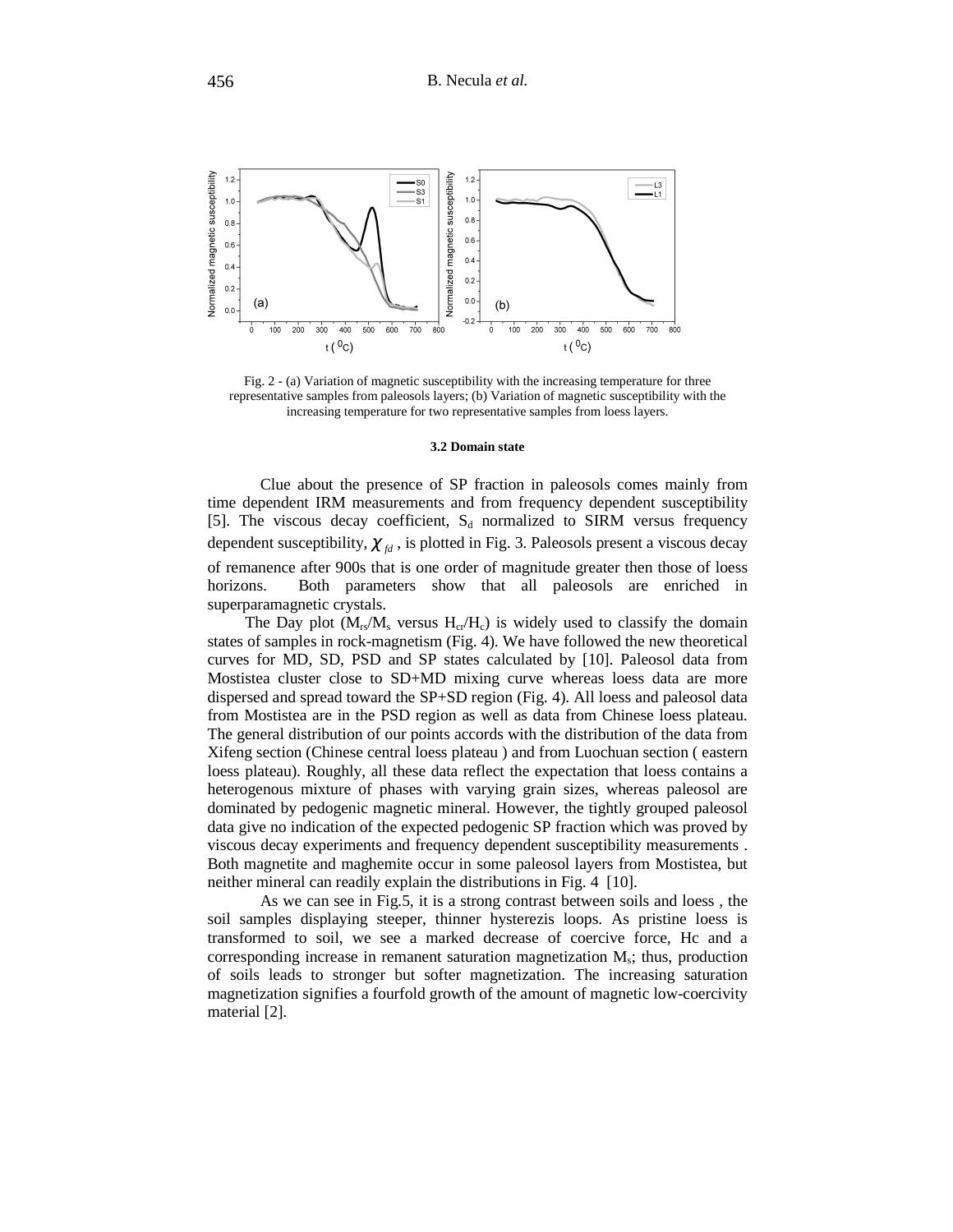

Fig. 3 - Viscous decay coefficient normalized to SIRM versus frequency dependence of susceptibility,  $\chi_{\text{fd}}$ .